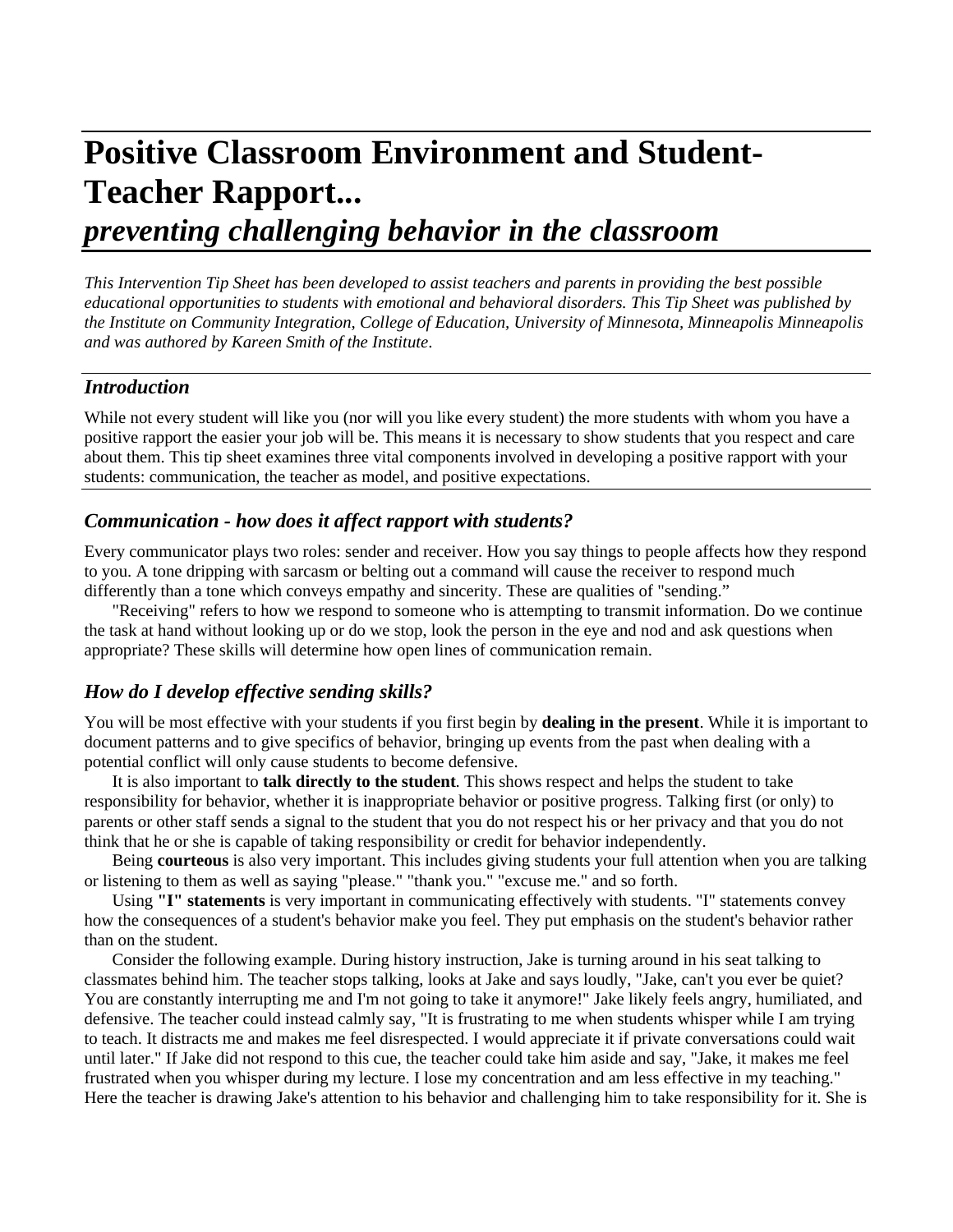not attacking him and she is avoiding embarrassing him by taking him aside. Students are far more likely to respond positively to this type of communication.

**Feedback** also helps cultivate positive rapport. Specific, nonjudgmental comments about student behavior, both appropriate and inappropriate, communicate to students that they are responsible for and in control of their behavior. Avoid comparing students. Feedback must be contingent upon behavior, which means it is dependent upon and immediately following it. It should also specifically describe the behavior being evaluated. The preceding example of the "I" statement applies here.

This is also important in giving praise. Students are often told that they are good at something rather than that their hard work and determination have resulted in success. It is important that students attribute success and failure to factors under their control. For example, "Sheila, this is excellent work. It shows that you worked very hard on this assignment and put a lot of thought into it. You should be very pleased with the result. I am very pleased."

Judging when to use **questions versus statements** is also important. There are many situations when it is tempting to use statements when a question may be more appropriate. For example, Durand has come in late for the third time in two weeks, interrupting your lecture. Up to this point, you have not made an issue of it, but now you are very frustrated at having been disrupted. It would be very easy to say, "If you come to class late again, you'll be spending your lunch period with me doing extra work." This is likely to humiliate Durand and make him angry. It would be much more productive to ask Durand, "This is the third time you have been late. What's going on?" You might find out that he has been running errands for another teacher who was unaware that this was causing him to be late or that he has to help get his little brothers and sisters ready for school and this is causing him to be late. Even if there is not a good reason, you have communicated to him that he has the opportunity to explain himself and that you can work together to come up with a solution.

At other times, statements might be more appropriate. There are some questions which students have a difficult time answering, especially in front of their peers. If you and Karen both know that she is typically five minutes late to class because she stands in the hall and talks to her friends, asking her why she is always late will probably only lead to anger and defensiveness. In such a case, taking Karen aside and making a statement such as, "Karen, it disrupts my class when you come in late. I need you to come into the room when the first bell rings" may be more appropriate. If you notice that a student appears extremely angry or embarrassed about something, asking how he or she feels will also probably be unproductive. It is probably better to suggest that he or she go work at the computer or give an errand to run to relieve him or her of an uncomfortable situation.

Finally, making **positive statements** is very important. The bulk of research shows that teachers make far more negative than positive statements. Research also shows that an increase in positive statements can lead to a decrease in negative behavior. Again, it is important that these comments are contingent upon positive behavior and are specific and credible.

#### *How do I become a skilled receiver?*

Being a skilled receiver means being an active listener. First and foremost, you need to practice being an empathic, nonjudgmental listener. This is very important in keeping lines of communication open. Even if you do not agree with or approve of what a student is telling you, the important thing is that they are communicating with you. You do not want to discourage this communication.

By giving the student your full attention, nodding, saying "M-hm," "Yes," paraphrasing, and asking questions, you let a student know that it is okay to talk about feelings which may be uncomfortable. Also, you give the student an opportunity to reexamine and clarify their options for dealing with the situation.

#### *My role as a model: How can it affect my rapport with students?*

First, by improving your communication skills in the ways listed above, you serve as a very important model for students who are developing their own methods of communication.

By modeling the behavior you want students to imitate at the very beginning of the year, you portray yourself as caring, competent, and possessed of clear expectations for your students. This can make the first few days of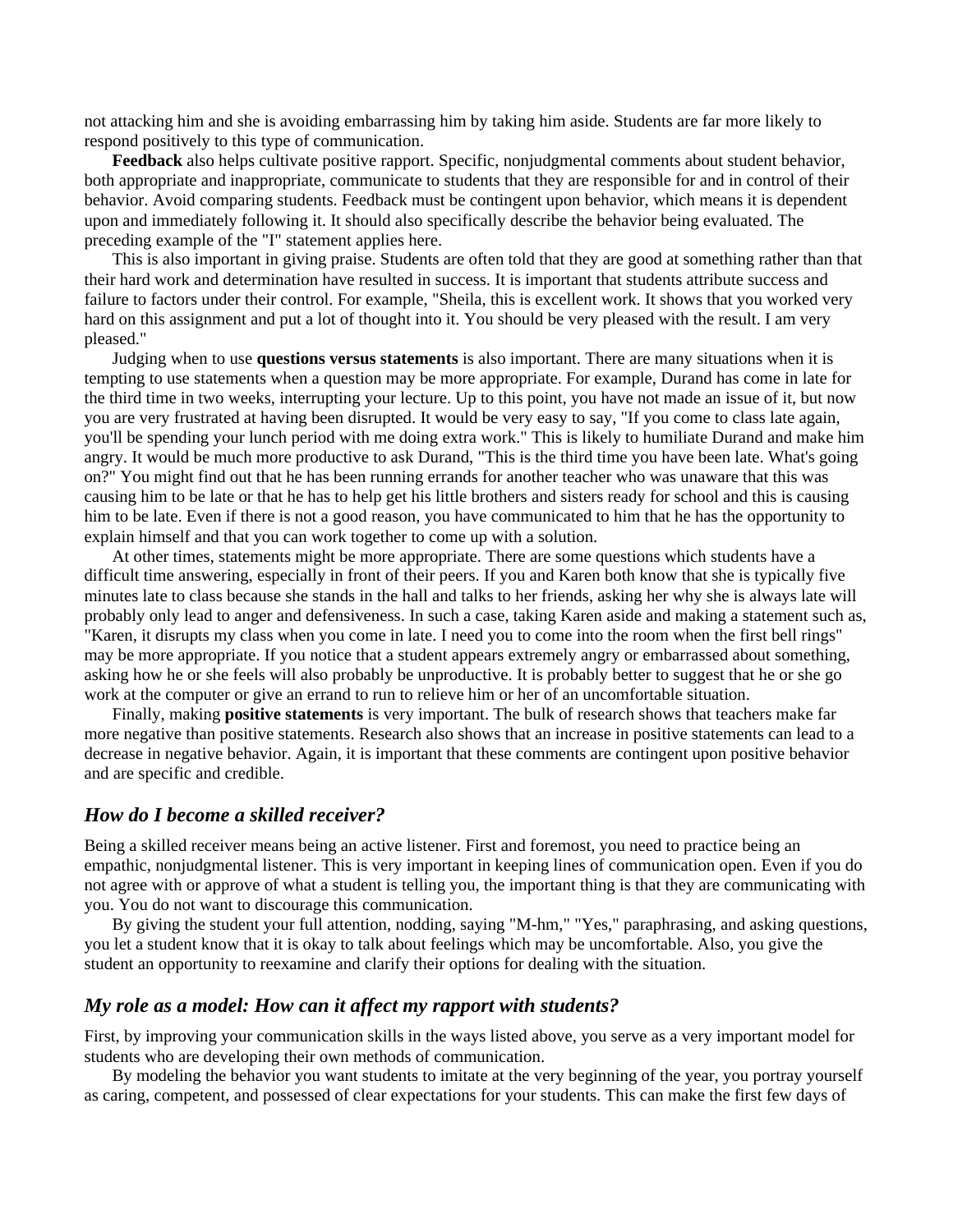school, which are often very uncomfortable for students, much more bearable. This also pertains to students who come into your class after the beginning of the year. Taking extra time with them to explain classroom expectations and to get to know them a little can make their transition much smoother.

#### *Expectations: How can they help develop positive rapport?*

Having positive expectations for all students is very important. Teacher expectations and evaluations are directly linked to achievement. No matter the skill level or natural ability of the student, all students have the ability and desire to succeed. Despite different expectations for different students, all students are entitled to your help, attention, and feedback. Be careful not to communicate otherwise by seating less able students at the back of the room or eliciting participation only from those students who wildly raise their hands and invariably have the correct answer.

Giving students cues, prompting, and giving time to think of an answer are all signals to the student that you have positive expectations for them. Research reveals that the majority of teachers only wait one second for a response before calling on another student. Monitor yourself. Give students five seconds and if they are unable to answer, prompt them. Encourage nonparticipants by asking them questions you know they can answer. These teacher behaviors communicate to students that each and every one of them is valuable and can succeed.

#### *What activities can help establish positive rapport with my students?*

Jones and Jones (1986) list many activities for developing a positive rapport with students. Several of these are as follows:

**Eating lunch with students.** Many students find it reinforcing to be allowed to bring a friend and eat in the classroom with the teacher. The lunchroom is stressful and chaotic to students as well as teachers. Having a signup sheet for students who would enjoy eating lunch with you in the room gives you an opportunity to step out of the "teacher" role and to get to know your students on a more personal level. (Some students might be motivated to earn lunch with teachers.)

**Attending student performances.** Many students are involved in activities outside of school, such as athletics, music performances, etc. Attending these performances and giving positive feedback afterwards communicates to students that you are interested in and care about them.

**Sending letters and notes to students.** Sending a personal letter to your students before school starts can help them to feel welcome and convey that you are looking forward to having them in your class. During the school year, letters or notes can be sent or given to the student commending them for improved achievement, particular accomplishments, etc. This can be a very strong form of reinforcement for students who are easily embarrassed when they are singled out in front of the class.

**Employing a suggestion box.** Putting a suggestion box in the classroom and using the suggestions for problem solving sessions with your students will communicate to students that you want them to enjoy your classroom and that the responsibility for this falls on everyone in the room.

**Joining in student games.** Joining in athletic and board games is fun for both the teacher and students. The atmosphere during games is less structured and the teacher's role becomes that of equal participant rather than director. It also gives students an opportunity to show skills and talents which may be more advanced than the teacher's.

**Making birthday cards.** Birthdays are very important to students, especially as they grow older and less attention is given to them. Recognizing student's birthdays is generally reinforcing to students.

**Discussing report cards, projects, or students' behavior.** This is a very important and valuable activity in which to engage students and should be undertaken in a serious and friendly manner. Discuss with the students their ideas on what the criteria for evaluation should be. Many students do not evaluate this on their own at all. Compare the criteria by which you do evaluate their work. Then go through the criteria with them and give them the opportunity to evaluate their work and discuss ideas for improvement. You may be surprised to find that most students take this very seriously and will be very hard on themselves. Be sure to point out positive aspects of their